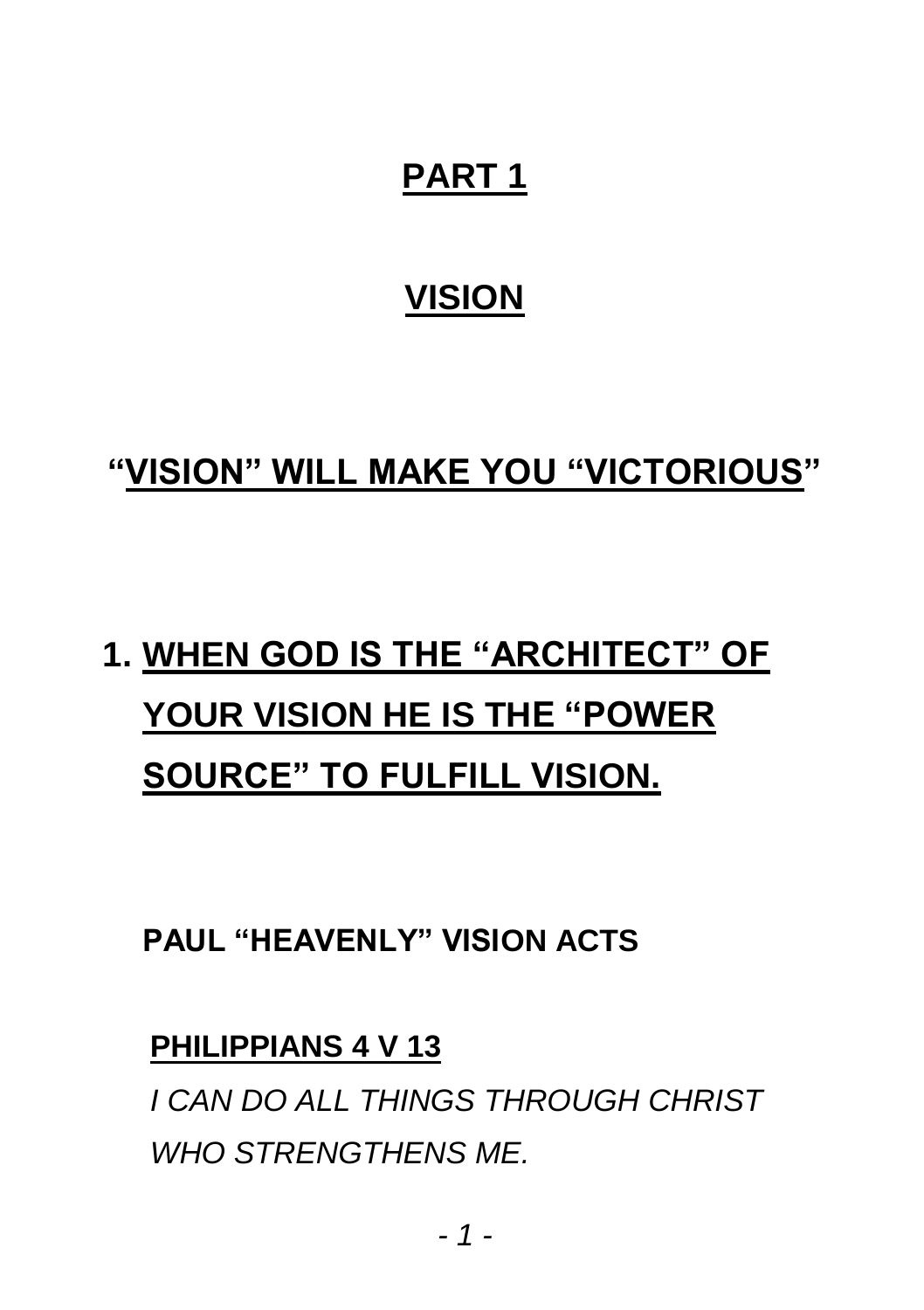#### **JOHN 15 V 5 – 8 & 16**

# **2. YOUR VISION MUST "INCLUDE" OTHERS.**

## **"ADD VALUE" TO LIFE**

*FOR YOU, TO BE ALL YOU CAN BE, WE NEED TO HELP "OTHERS" BE ALL THEY CAN BE.* 

**"BLESSED TO BE A BLESSING"**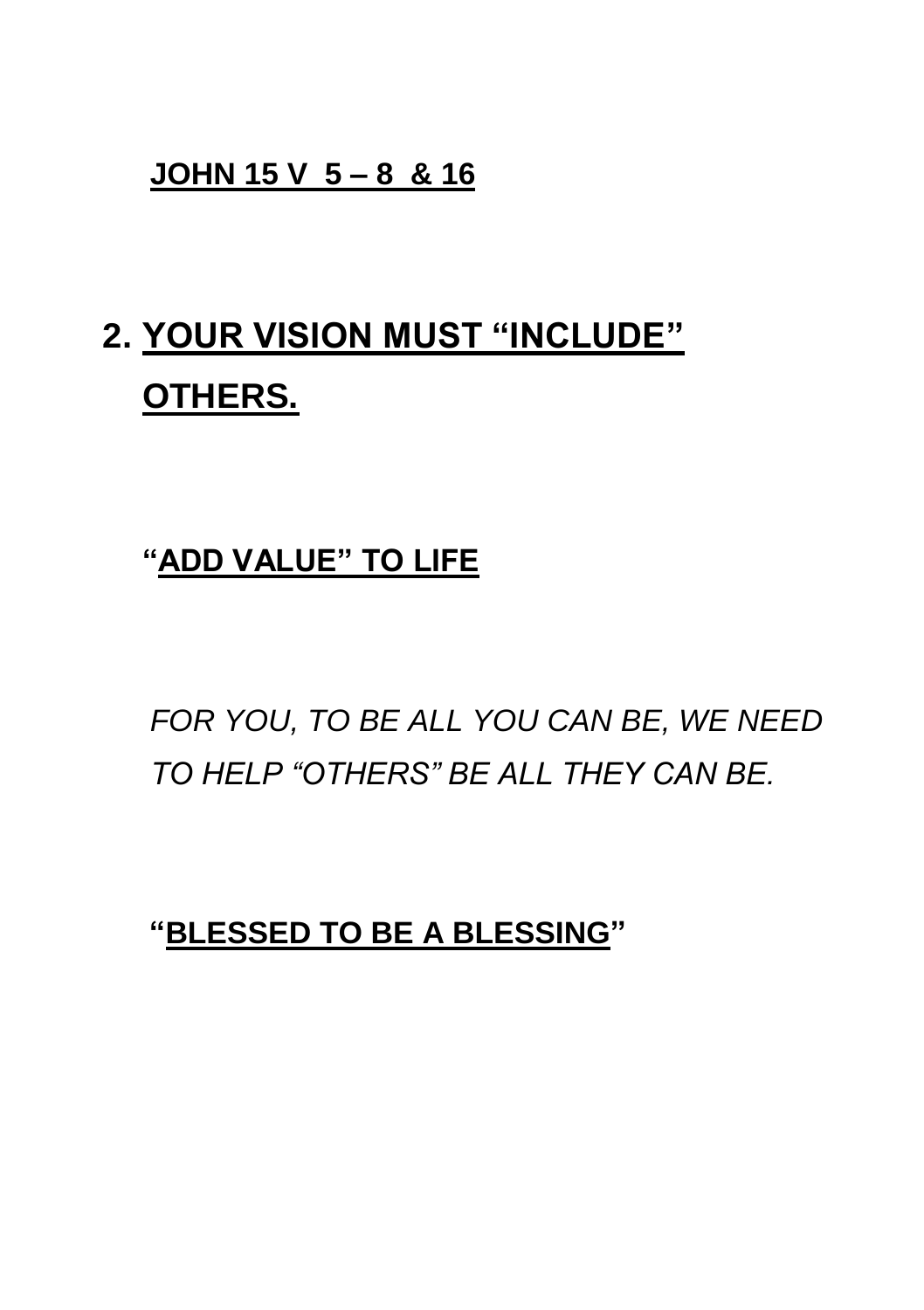# **3. "VISION WILL UNLOCK" YOUR POTENTIAL**

*MOSES AT 80 – EXAMPLE*

### **EPHESIANS 3 V 20**

*NOW TO HIM WHO IS ABLE TO DO EXCEEDINGLY ABUNDANTLY ABOVE ALL THAT WE ASK OR THINK, ACCORDING TO THE POWER THAT WORKS IN US.*

*LOOK TO PEOPLE THAT ARE WHERE YOU WANT TO BE.*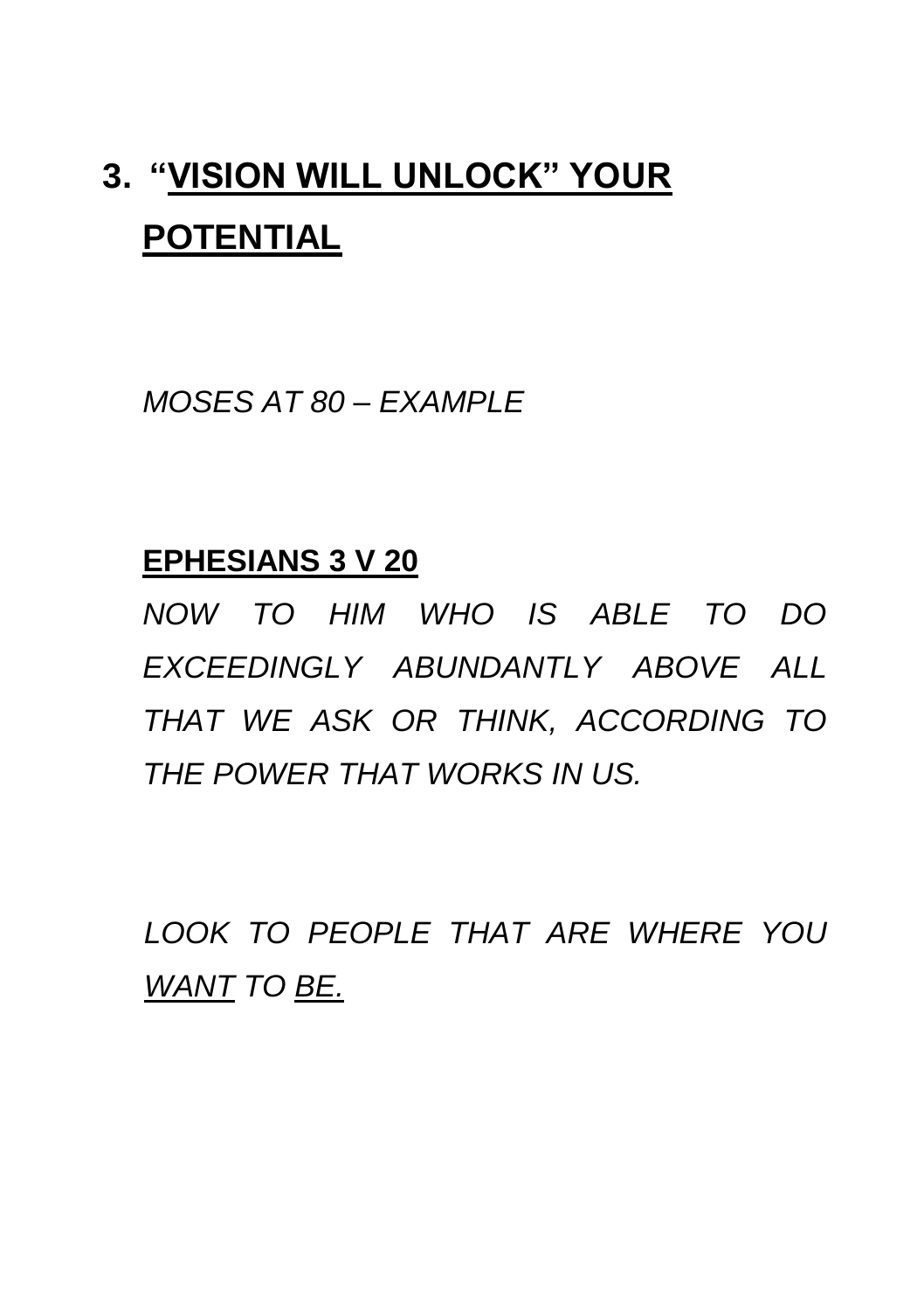# **ABRAHAM** *– GAVE UP HIS SECURITY TO FULFILL HIS GOD GIVEN DESTINY.*

### **GENESIS 12 V 1 & 2 (AMPLIFIED)**

*NOW [IN HARAN] THE LORD SAID TO ABRAM, GO FOR YOURSELF [FOR YOUR OWN ADVANTAGE] AWAY FROM YOUR COUNTRY, FROM YOUR RELATIVES AND YOUR FATHER'S HOUSE, TO THE LAND THAT I WILL SHOW YOU. AND I WILL MAKE OF YOU A GREAT NATION, AND I WILL BLESS YOU [WITH ABUNDANT INCREASE OF FAVORS] AND MAKE YOUR NAME FAMOUS AND DISTINGUISHED, AND YOU WILL BE A BLESSING [DISPENSING GOOD TO OTHERS].*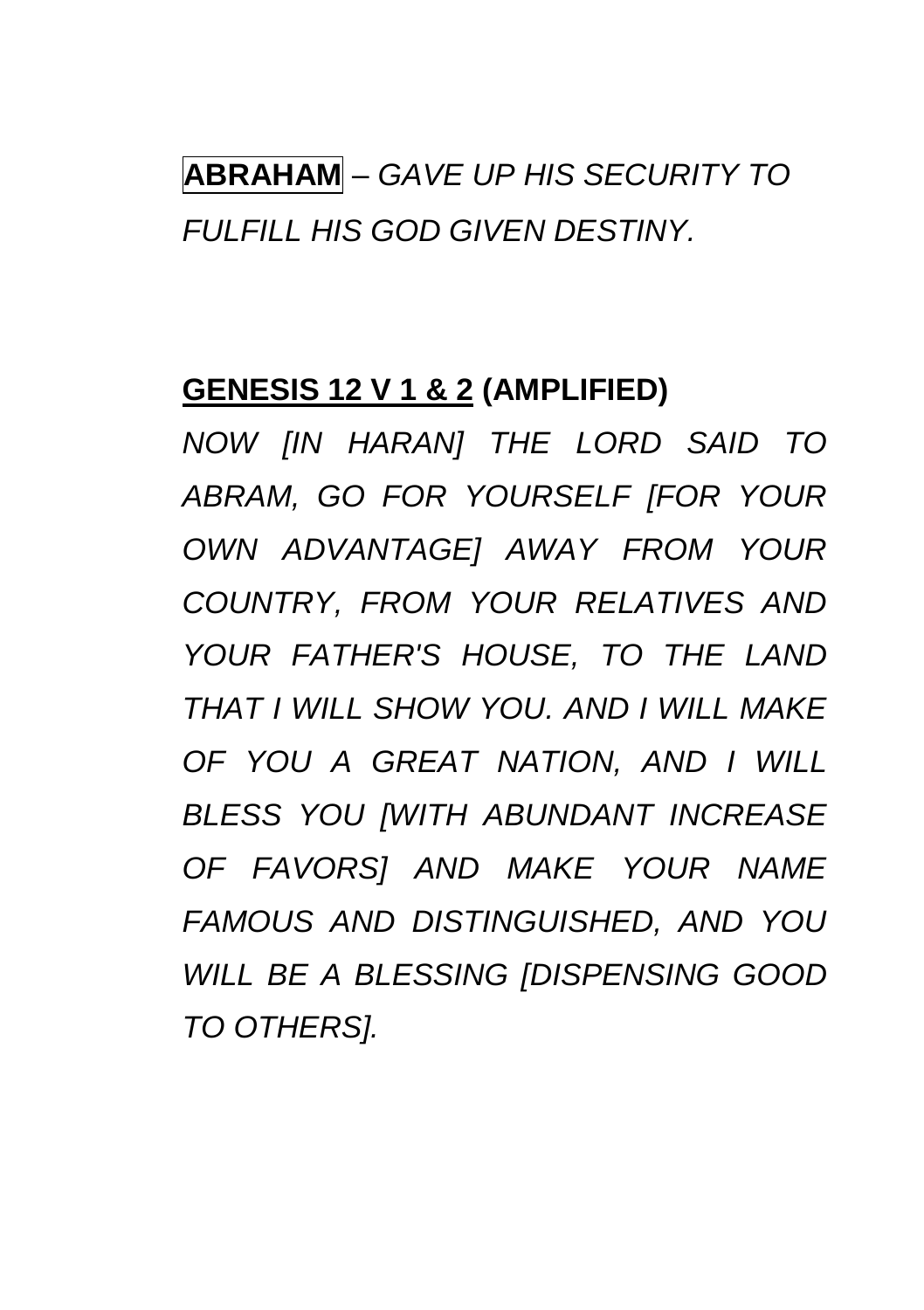**MOSES** *GAVE UP THE RICHES AND TITLE IN EGYPT.*

### **HEBREWS 12 V 24 – 27**

# **DAVID** *GAVE UP HIS SECURITY AS A SHEPHERD.*

**JOHN THE APTIST** *GAVE UP BEING FIRST SO THAT HE COULD BE SECOND.*

**PAUL** *GAVE UP HIS PAST AND FOCUSED ON HIS FUTURE.*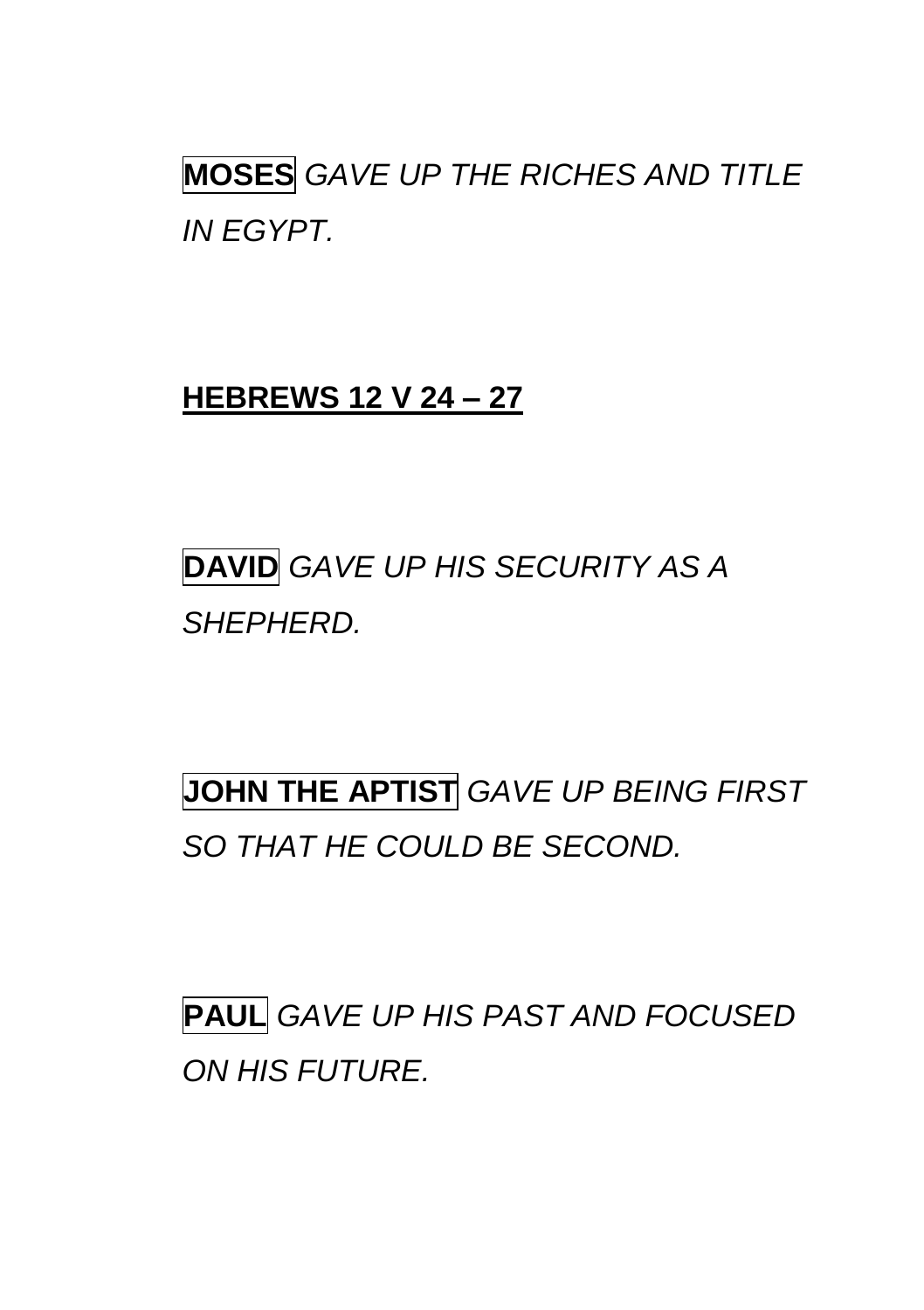### **PHILIPPIANS 3 V 13**

*BRETHREN, I DO NOT COUNT MYSELF TO HAVE APPREHENDED; BUT ONE THING I DO, FORGETTING THOSE THINGS WHICH ARE BEHIND AND REACHING FORWARD TO THOSE THINGS WHICH ARE AHEAD.*

*"JESUS GAVE HIMSELF UP."*

# **4. LOOK AHEAD AND PREPARE RATHER THAN LOOK BACK AND REGRET**

#### **PHILIPPIANS 3 V 12**

*NOT THAT I HAVE ALREADY ATTAINED, OR AM ALREADY PERFECTED; BUT I PRESS ON, THAT I MAY LAY HOLD OF THAT FOR*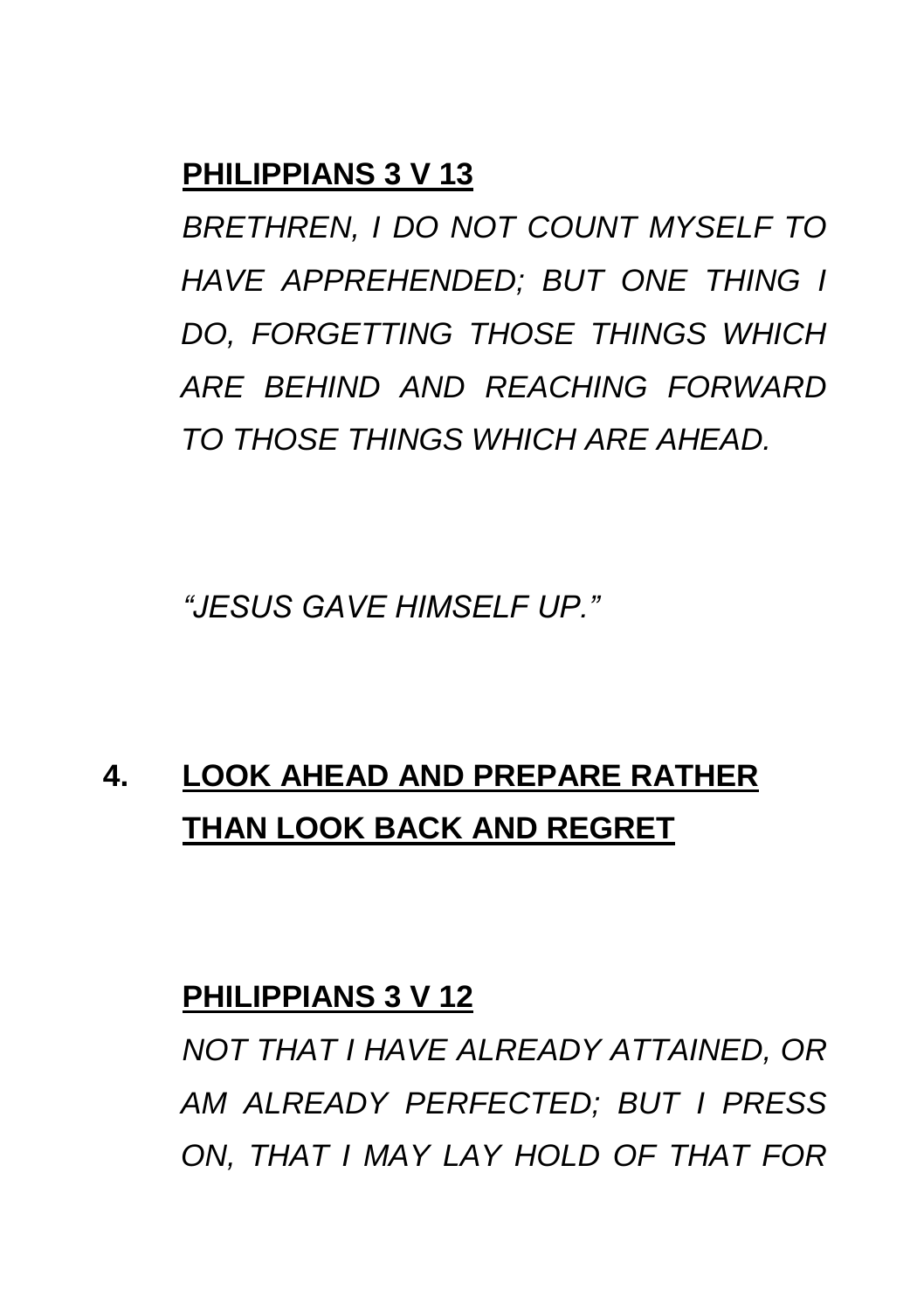*WHICH CHRIST JESUS HAS ALSO LAID HOLD OF ME.*

### **CAN'T TURN CLOCK BACK**

## **CAN'T CHANGE PAST**

### **PROVERBS 16 V 9**

*A MAN'S HEART PLANS HIS WAY, BUT THE LORD DIRECTS HIS STEPS.*

#### **PROVERBS 27 V 12**

*A PRUDENT MAN FORESEES EVIL AND HIDES HIMSELF; THE SIMPLE PASS ON AND ARE PUNISHED.*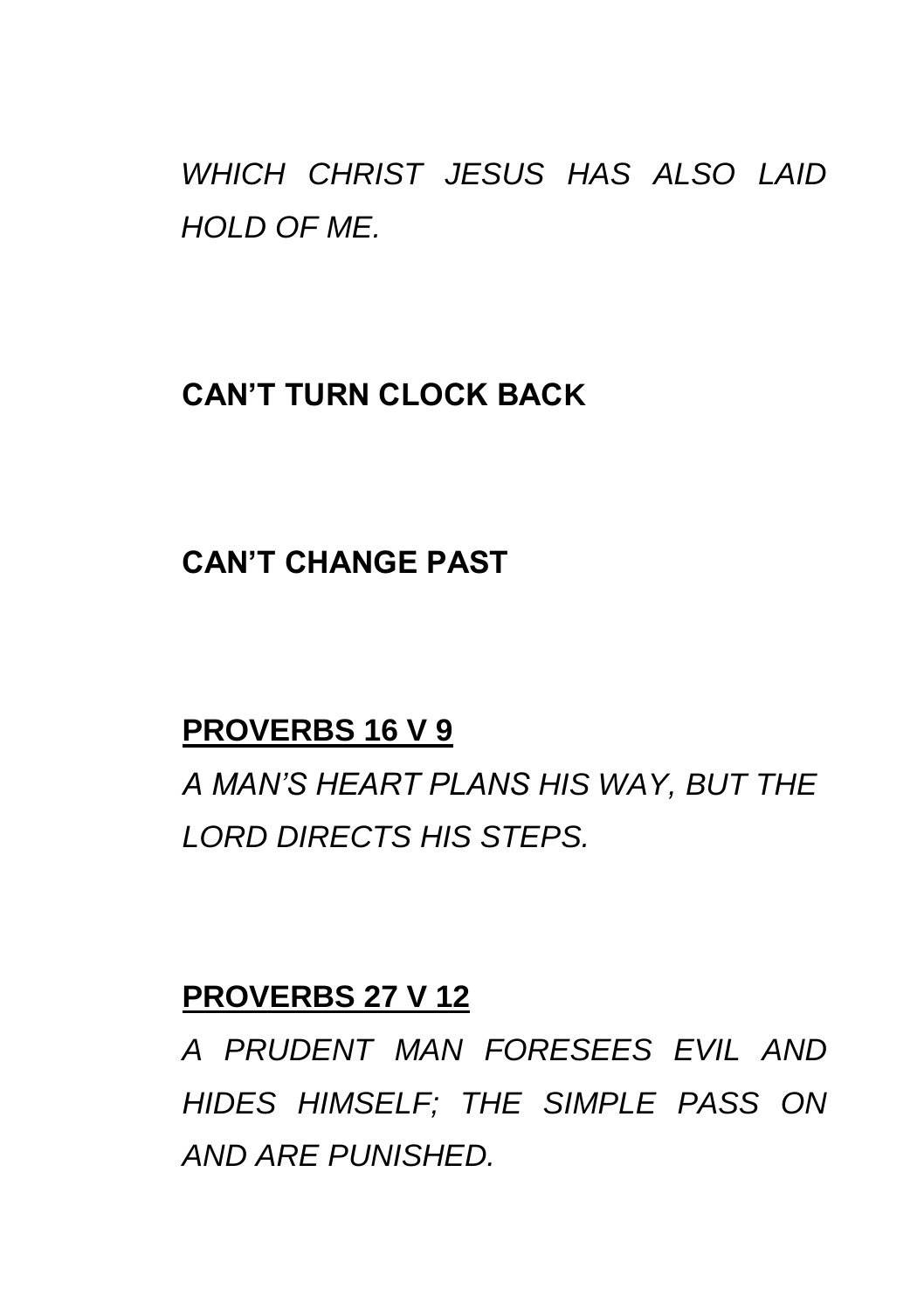#### **PROVERBS 24 V 3 & 4**

*THROUGH WISDOM A HOUSE IS BUILT, AND BY UNDERSTANDING IT IS ESTABLISHED; BY KNOWLEDGE THE ROOMS ARE FILLED WITH ALL PRECIOUS AND PLEASANT RICHES.*

*HELEN KELLER WAS ASKED ONE TIME WHAT WOULD BE WORSE THAN BEING BORN BLIND. SHE REPLIED, TO HAVE SIGHT AND NO VISION.*

## **5. COUNT THE COST**

#### **LUKE 14 V 26 – 30**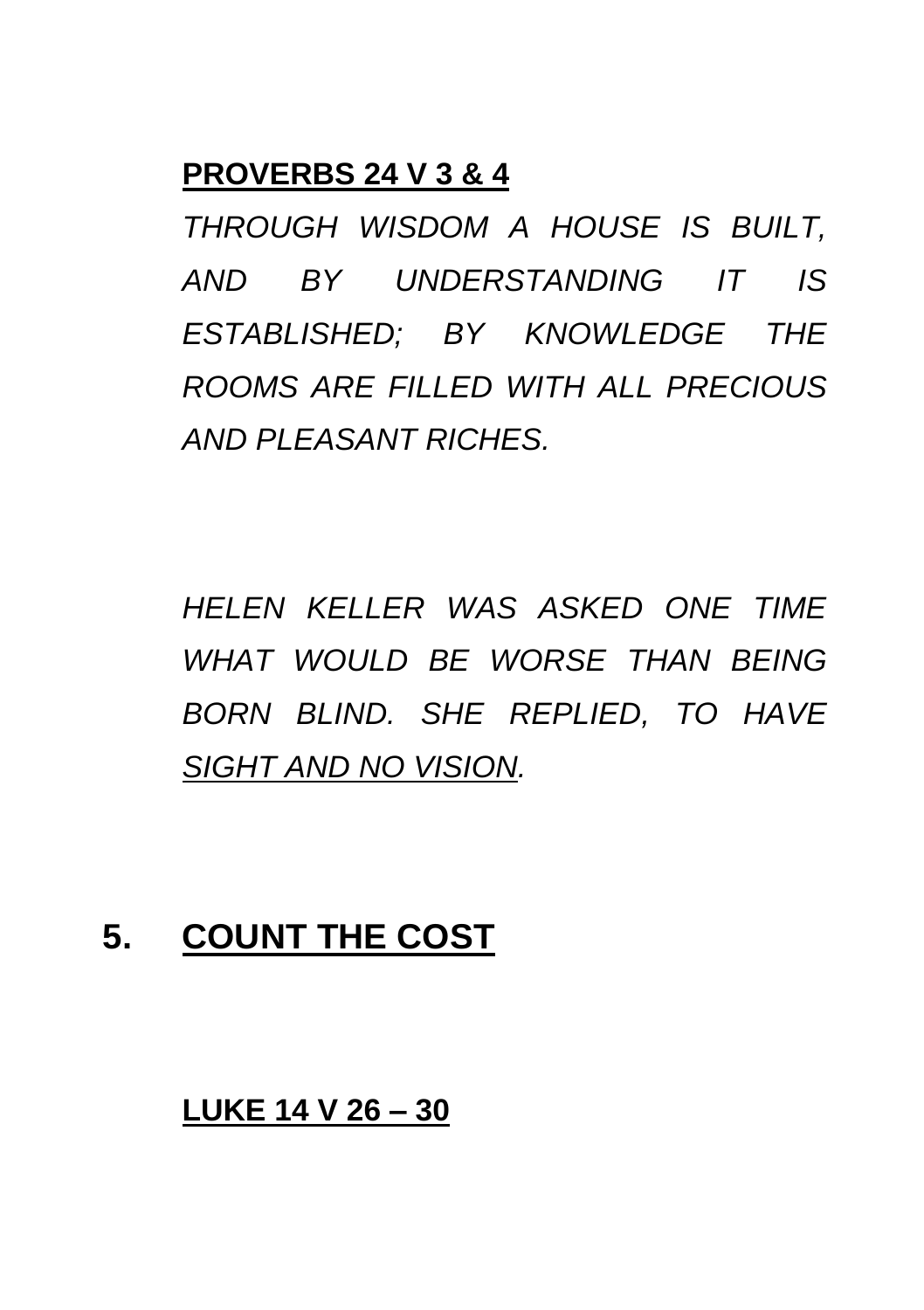# **WHERE THERE IS NO COST THERE IS NO VALUE.**

*MARRIAGE:*

*FAMILY:*

*POTENTIAL:*

*SUCCESS:*

*FULFILLMENT:*

*VICTORY:*

*BLESSING:*

**ALL COSTS SOMETHING.**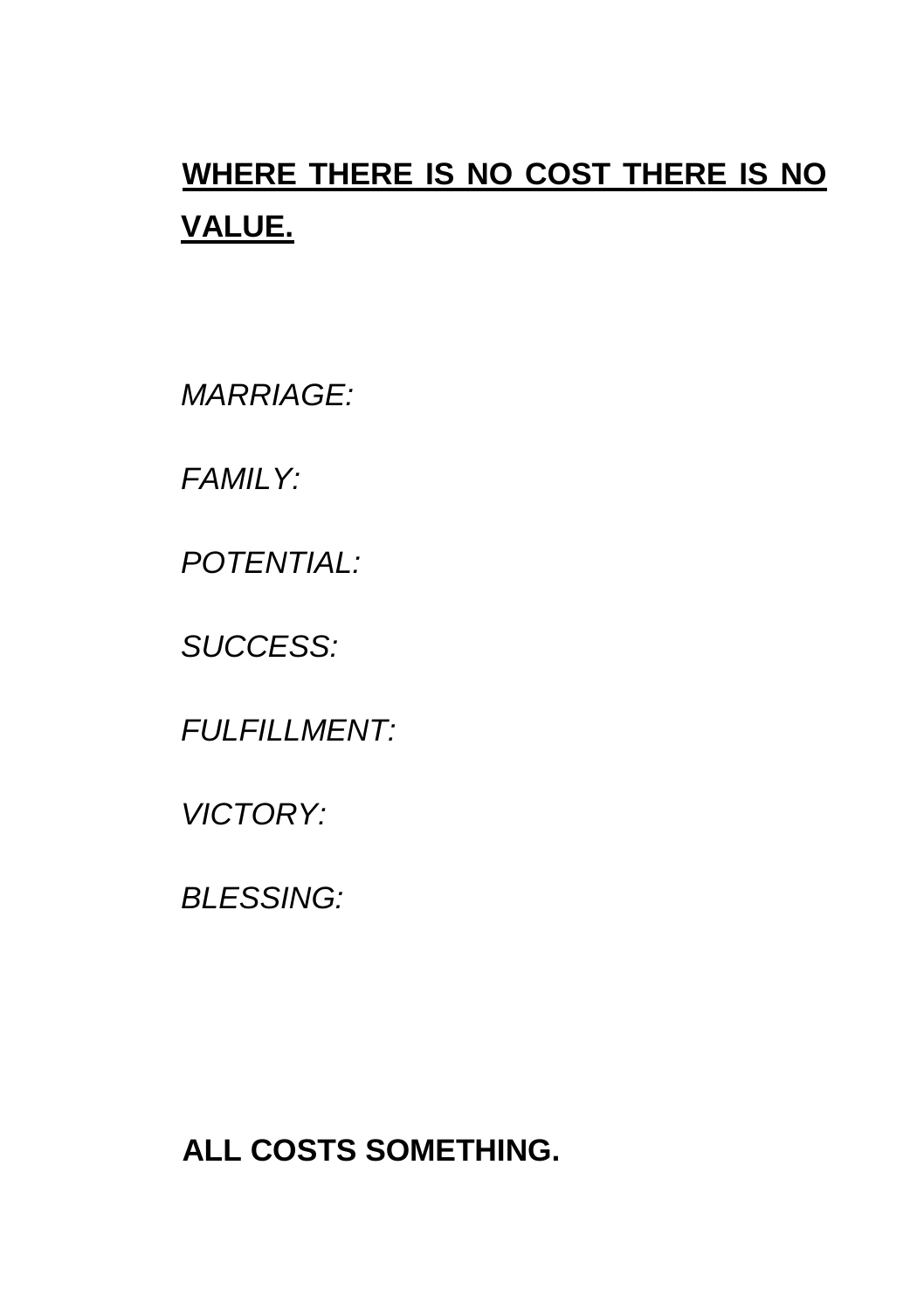# **6. GOD WILL NEVER GIVE YOU A VISION WITHOUT HIS ABILITY TO ACCOMPLISH IT!**

#### **PHILIPPIANS 1 V 6**

*BEING CONFIDENT OF THIS VERY THING, THAT HE WHO HAS BEGUN A GOOD WORK IN YOU WILL COMPLETE IT UNTIL THE DAY OF JESUS CHRIST.*

**ABRAHAM**

#### **ROMANS 4 V 20 & 21**

*HE DID NOT WAVER AT THE PROMISE OF GOD THROUGH UNBELIEF, BUT WAS STRENGTHENED IN FAITH, GIVING GLORY*